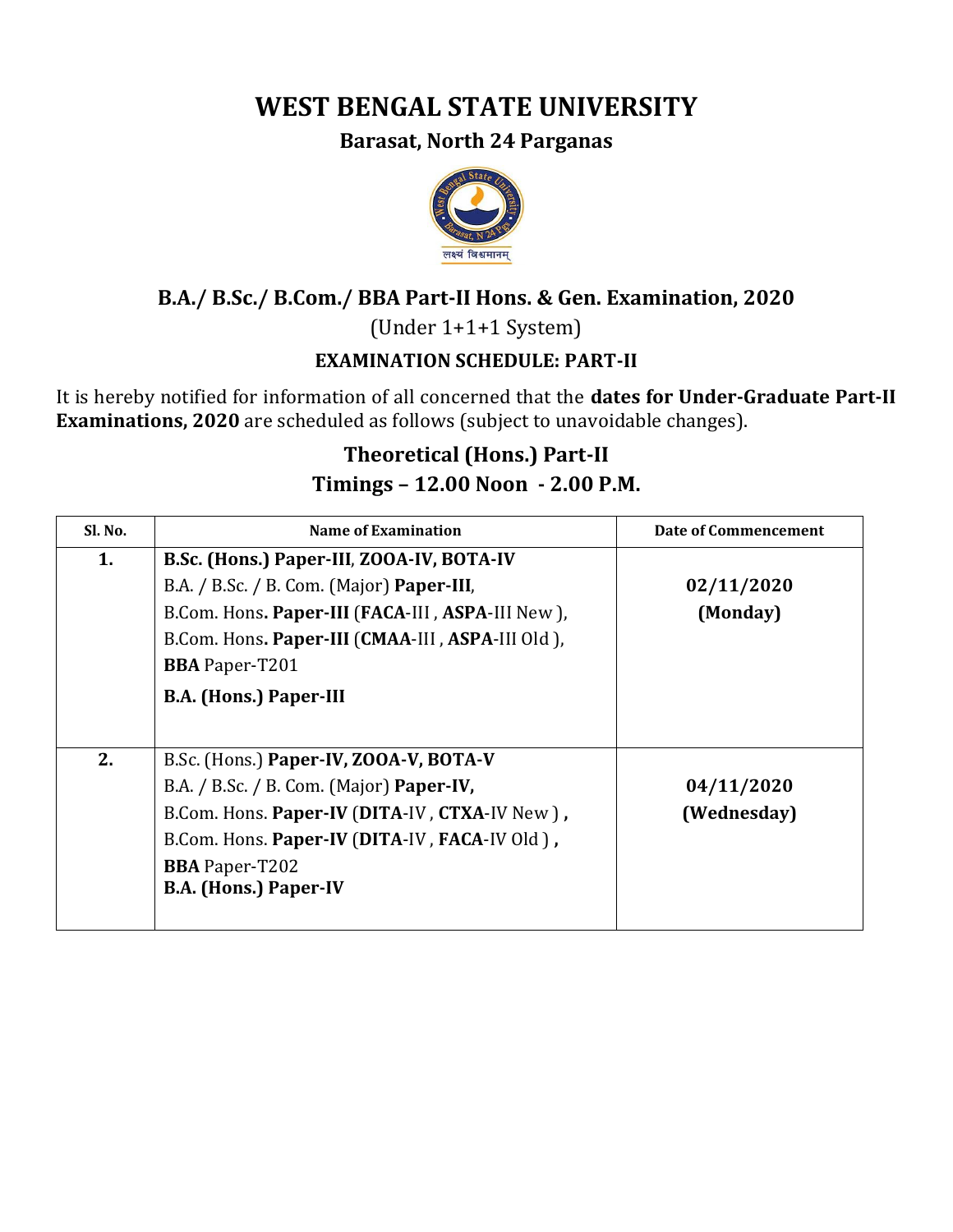## **B.A. / B.Sc. / B.Com. Theoretical (General) & BBA Part-II Hons. Examination, 2020**

(Under 1+1+1 System)

#### **EXAMINATION SCHEDULE: PART-II**

It is hereby notified for information of all concerned that the **dates for Under-Graduate Part-II Examinations, 2020** are scheduled as follows (subject to unavoidable changes).

| <b>Date</b> | <b>Morning</b><br>(10.00 a.m. To 12.00 Noon) | <b>Afternoon</b><br>(1.00 p.m. to 3.00 p.m.) |
|-------------|----------------------------------------------|----------------------------------------------|
| 06/11/2020  | Political Science, Comp. Sc.                 | English                                      |
| (Friday)    | Paper - III<br><b>BBA Paper-T203 New</b>     | Paper - III                                  |
| 07/11/2020  | History                                      | Sanskrit(Paper - III),                       |
| (Saturday)  | Paper - III                                  | Statistics(Paper - II)                       |
| 10/11/2020  | <b>Education, Human Rights</b>               | Mathematics, Film Studies,                   |
| (Tuesday)   | Paper - III                                  | Paper - III                                  |
|             |                                              | Psychology -Paper-II                         |
|             |                                              | <b>ETXG-I New (B.Com General)</b>            |
|             |                                              | ETXG-II Old (B.Com General)                  |
| 11/11/2020  | Bengali, Hindi, Urdu                         | Journalism & Mass Comm.,                     |
| (Wednesday) | Paper - III                                  | Paper - III                                  |
|             |                                              | Anthropology,                                |
|             |                                              | Paper - II                                   |
| 12/11/2020  | Political Science, Electronics               | Chemistry, Sociology, Defense Studies        |
| (Thursday)  | Paper - II                                   | Paper - II                                   |
|             |                                              | BRFG-II New (B.Com- Hons / General)          |
|             |                                              | BRFG-II Old (B.Com- Hons / General)          |
| 13/11/2020  | Botany, History                              | Sanskrit                                     |
| (Friday)    | Paper - II                                   | Paper - II                                   |
|             | <b>BBA Paper-T204 New</b>                    |                                              |
| 18/11/2020  | Geography, Molecular Biology,                | Economics, Food & Nutrition, Arabic          |
| (Wednesday) | Philosophy,<br>Microbiology, BCEG            | Paper - II                                   |
|             | Paper - II                                   | ITBG-I New (B.Com. Hons./ General)           |
|             |                                              | ITBG-III Old (B.Com. Hons./ General)         |
| 21/11/2020  | Physics, Education,                          | English                                      |
| (Saturday)  | Human Rights<br>Paper - II                   | Paper - II                                   |
|             |                                              | ECOG-IV New (B.Com. Hons./General)           |
|             |                                              | BEEG-II Old (B.Com. Hons./General)           |
|             |                                              |                                              |